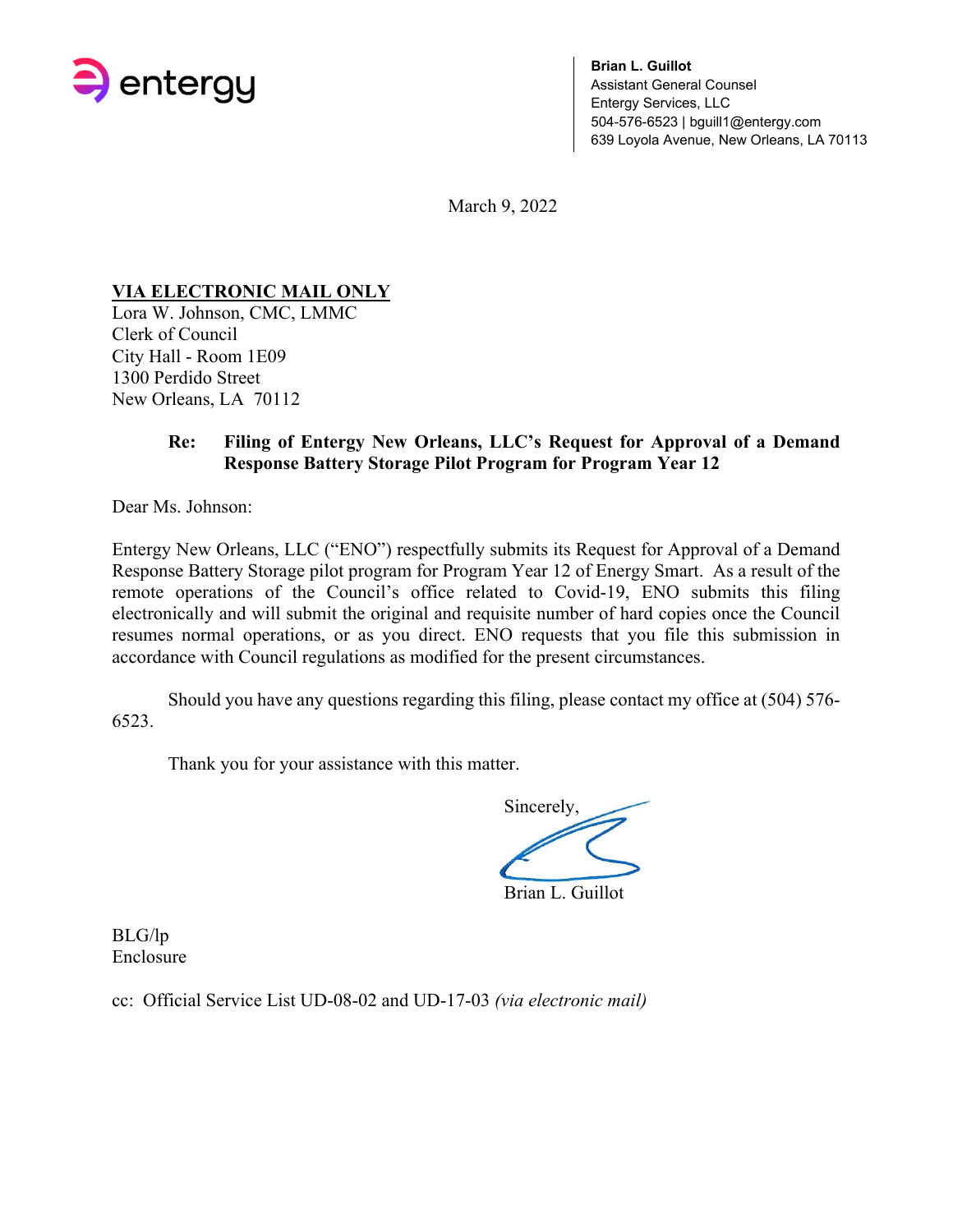#### **BEFORE THE**

#### **COUNCIL OF THE CITY OF NEW ORLEANS**

| <b>IN RE: RESOLUTION REGARDING</b>     |  |                     |
|----------------------------------------|--|---------------------|
| <b>PROPOSED RULEMAKING TO</b>          |  |                     |
| <b>ESTABLISH INTEGRATED</b>            |  | DOCKET NO. UD-08-02 |
| <b>RESOURCE PLANNING</b>               |  |                     |
| <b>COMPONENTS AND REPORTING</b>        |  |                     |
| <b>REQUIREMENTS FOR</b>                |  |                     |
| <b>ENTERGY NEW ORLEANS, INC.</b>       |  | and                 |
|                                        |  |                     |
|                                        |  |                     |
| <b>EX PARTE: IN RE: 2018 TRIENNIAL</b> |  | DOCKET NO. UD-17-03 |
| <b>INTEGRATED RESOURCE PLAN OF</b>     |  |                     |
| <b>ENTERGY NEW ORLEANS, LLC</b>        |  |                     |

#### **APPLICATION OF ENTERGY NEW ORLEANS, LLC FOR APPROVAL OF A BATTERY STORAGE DEMAND RESPONSE PILOT PROGRAM**

Entergy New Orleans, LLC ("ENO" or the "Company"), pursuant to Council Resolution R-15-140, respectfully submits this Application for Approval (the "Application") of a Battery Storage Demand Response Pilot program (the "Pilot"), and, in support of this Application, ENO respectfully shows as follows:

**I.**

ENO is an electric and gas utility organized and operating under the laws of the State of Louisiana, with its general office and principal place of business at 1600 Perdido Street, Building 505, New Orleans, Louisiana 70112. The Company is engaged in the manufacture, production, transmission, distribution, and sale of electricity to residential, commercial, industrial, and governmental consumers throughout the City of New Orleans. ENO furnishes electric service to approximately 209,000 customers in Orleans Parish. The Company also provides natural gas service to approximately 110,000 retail gas customers in Orleans Parish.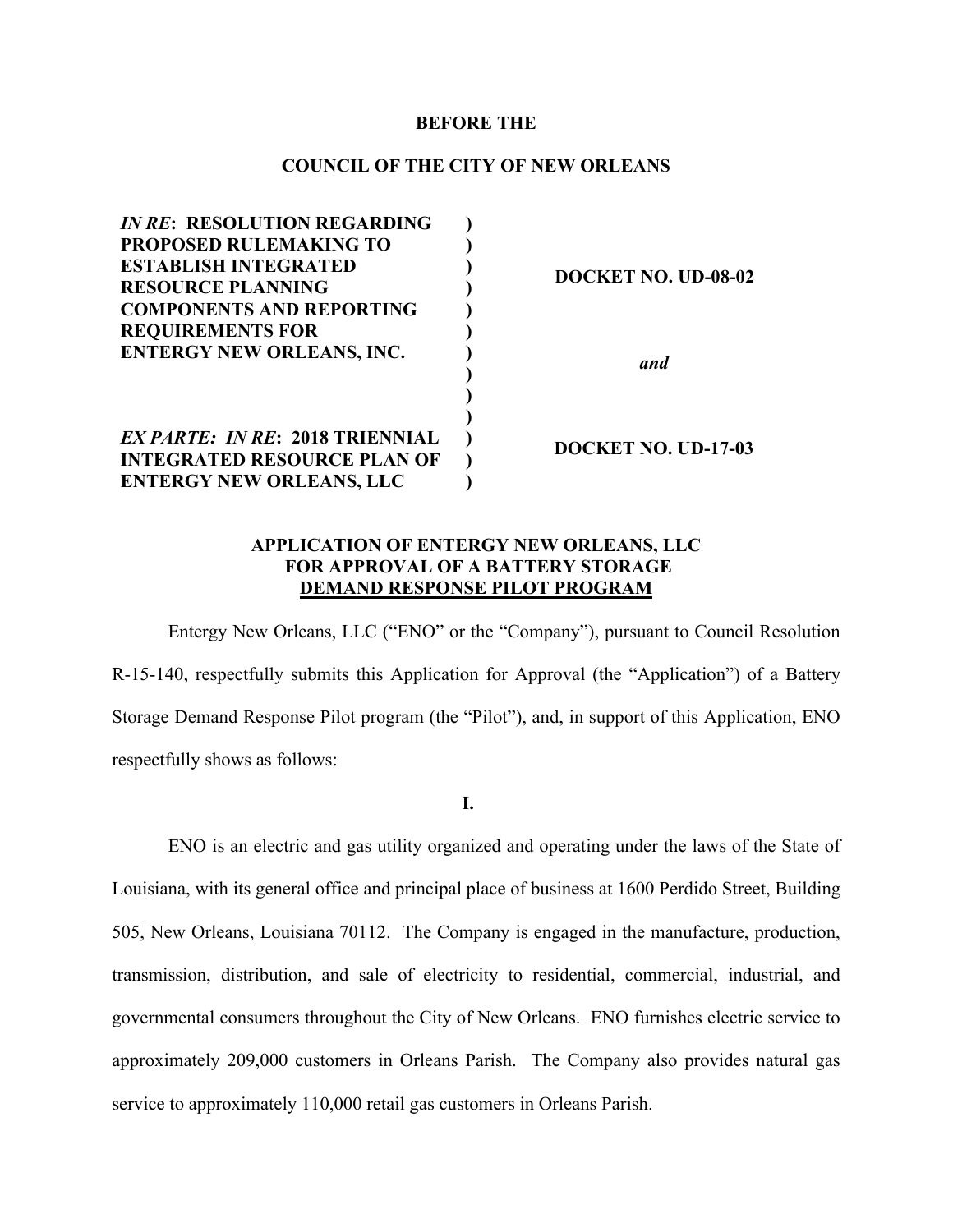In July 2009, ENO submitted a filing in which it detailed the specifics of the design and funding levels for programs to be included in the Energy Smart Plan programs (*e.g.,* selection of a third-party administrator, verification of deemed savings calculations, proposed goals and targets). On September 17, 2009, Council Resolution R-09-483 approved the Energy Smart Plan programs as designed and found ENO's programs to be just, reasonable and in the public interest, including funding levels and allocations, and goals and targets recommended by ENO.

#### **III.**

In April 2011, ENO and the third-party administrator implemented the Energy Smart Plan programs and began offering programs to ENO electric customers. ENO filed status reports as outlined and required by Council Resolution R-11-52. Representatives of ENO made presentations on the first, second, and third year results of the Energy Smart programs to the Council's Utility, Cable, Telecommunications and Technology Committee (formerly known as the Council Utility Committee). Additionally, ENO submitted written reports summarizing the first, second, third, and fourth year results of the program.

#### **IV.**

On October 18, 2012, during Program Year 2 of Energy Smart on the East Bank of New Orleans, Council Resolution R-12-391 approved the inclusion of the Fifteenth Ward, also known as Algiers, in the Energy Smart Program. The Energy Smart Algiers program ran concurrently with the Energy Smart program for the remainder of Orleans Parish. On May 15, 2015, Council Resolution R-15-194 approved the transfer of the utility assets in Algiers from Entergy Louisiana, LLC to ENO, which occurred on September 1, 2015.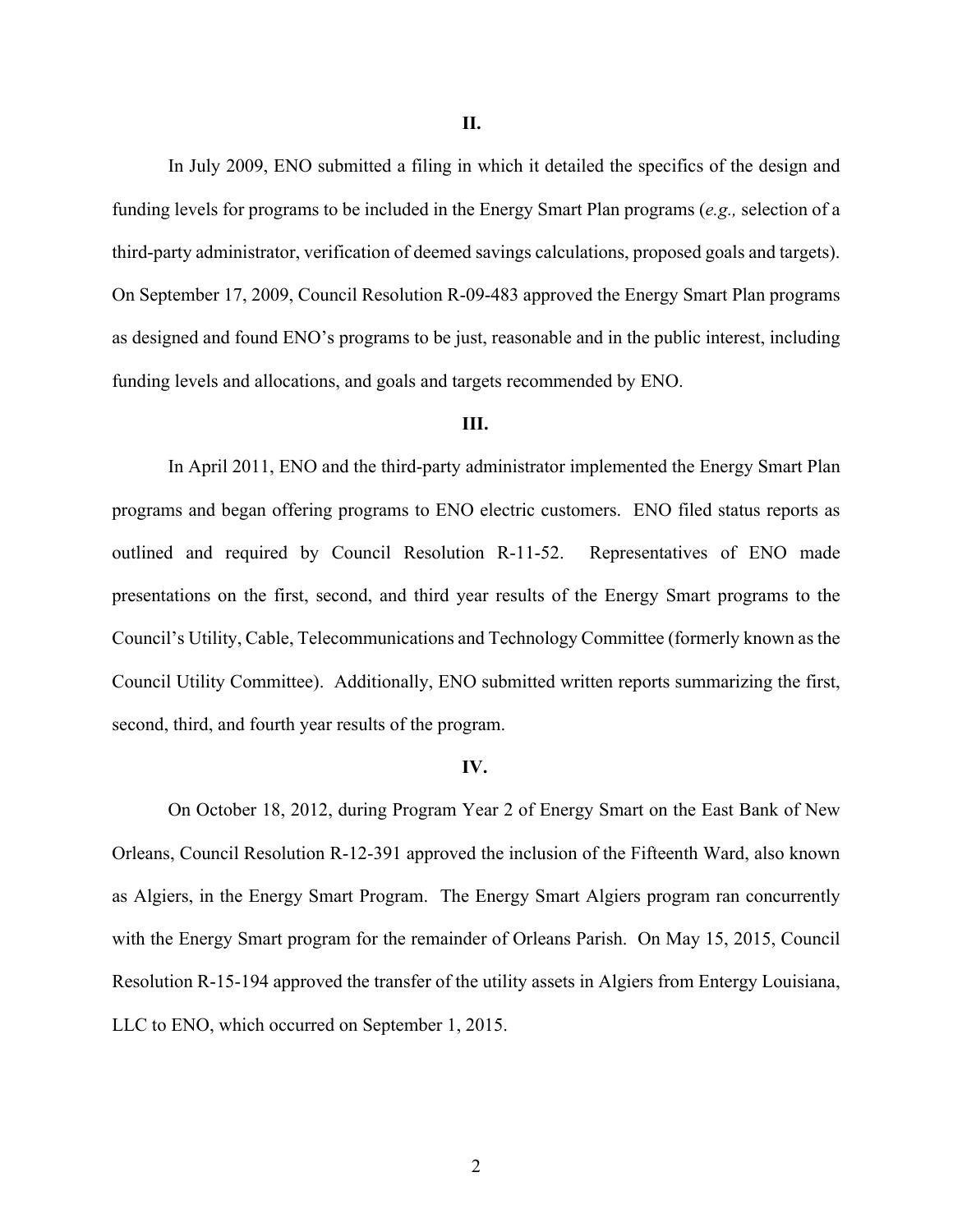**V.**

On July 8, 2016, ENO filed a proposal to implement a Nest thermostat pilot program in Algiers. The pilot included providing approximately 100 Nest thermostats to income qualified, multifamily customers in order to better understand the energy efficiency benefits associated with smart thermostats. As a condition of approval, the Nest Pilot proposal filing had to comply with the requirements laid out in Resolution R-15-140. Subsection 2 of the ordering section of Council Resolution R-15-140 states that prior to the implementation of any new pilot program for the Energy Smart program, the Companies must file an application with the Council for review and approval that includes: a) Incentive costs, non-incentive costs and kWh savings (in some cases where the supporting calculations require, individual measures should be shown within a program) for each individual pilot program proposed; b) EM&V spending at 6.5%; c) LCFC including the adjusted gross margin ("AGM") calculation; and d) a program description that includes the objective of the pilot, including results, as appropriate, that will provide data to determine costeffectiveness should a full implementation of the program be considered.

More recently, in Resolution R-16-106, the Council recommended that proposals for pilot programs should include, at a minimum, (1) the number of customers to be included in order to generate adequate data for evaluation, which customer classes should participate, whether participation is voluntary or mandatory; (2) what data is to be collected and how it will be collected; (3) the duration of the proposed pilot program; (4) draft tariff provisions to implement such a pilot program; and (5) the anticipated costs and rate impact of such a pilot program. The information set forth in this Application, and contained in the attached implementation plan documents, fulfills these requirements.

On August 11, 2016, the Council adopted Resolution R-16-331, which approved the Nest thermostat pilot proposal.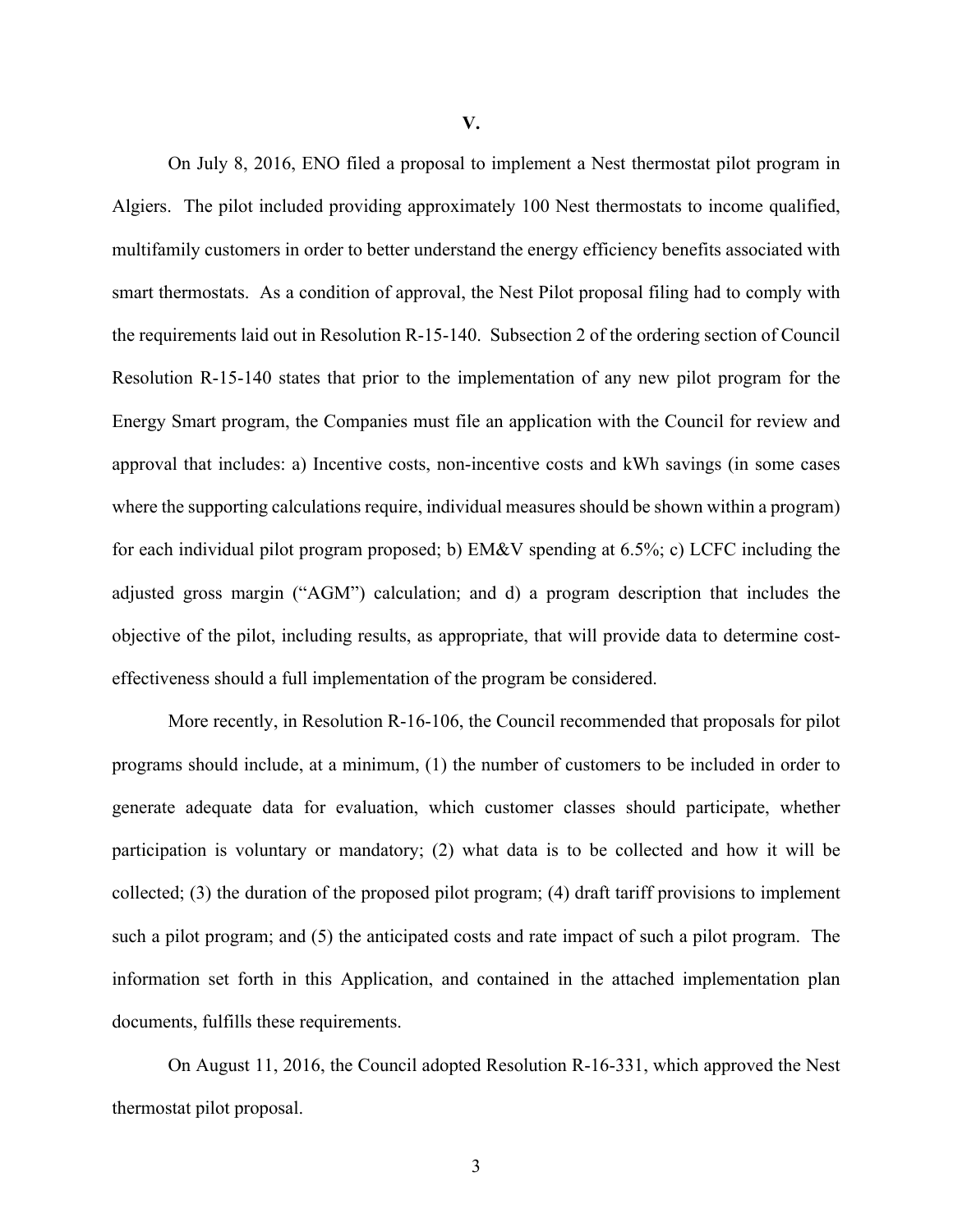#### **VI.**

On February 20, 2020, Council Resolution R-20-51 approved the programs and budgets for Program Years 10-12 of Energy Smart, respectively. The approved budgets for PY12 are shown in the table below.

| <b>Energy Smart--Program Year 12 Approved Budget</b> |                      |  |  |  |  |  |  |
|------------------------------------------------------|----------------------|--|--|--|--|--|--|
| <b>Energy Efficiency</b>                             |                      |  |  |  |  |  |  |
| Program Costs                                        | ጦ<br>18,701,145<br>D |  |  |  |  |  |  |
| EM&V                                                 | 773,026<br>۰D        |  |  |  |  |  |  |
| <b>Total</b>                                         | 19,474,171<br>\$     |  |  |  |  |  |  |
|                                                      |                      |  |  |  |  |  |  |
| Demand Response                                      |                      |  |  |  |  |  |  |
| Program Costs                                        | Φ<br>1,751,374<br>D  |  |  |  |  |  |  |
| EM&V                                                 | ጦ<br>72,974<br>۰D    |  |  |  |  |  |  |
| <b>Total</b>                                         | 1,824,348<br>¢       |  |  |  |  |  |  |

#### **VII.**

In late 2021, ENO engaged Honeywell, the third-party implementer for the current Energy Smart Large Commercial DR program, to explore various ideas centered around utilizing smart solar battery systems to support the grid. One of the ideas that emerged from that effort was to develop a new program to allow residential customers with existing solar-connected smart battery systems to receive an incentive in exchange for participating in demand response events. Such programs have been implemented in other markets and are often referred to as Bring Your Own Battery, or BYOB, programs. ENO and Honeywell worked together to design a small pilot BYOB program that would benefit participating customers and provide valuable data to ENO regarding the capabilities of distributed battery resources dispatched for demand response purposes. The Pilot would target 30 residential customers with existing solar-connected smart battery systems and would connect the battery systems to the Enbala Concerto Distributed Energy Resource Management System (DERMS) platform currently being used by Honeywell to administer the Large Commercial DR program. The Pilot would provide an opportunity for ENO to gain direct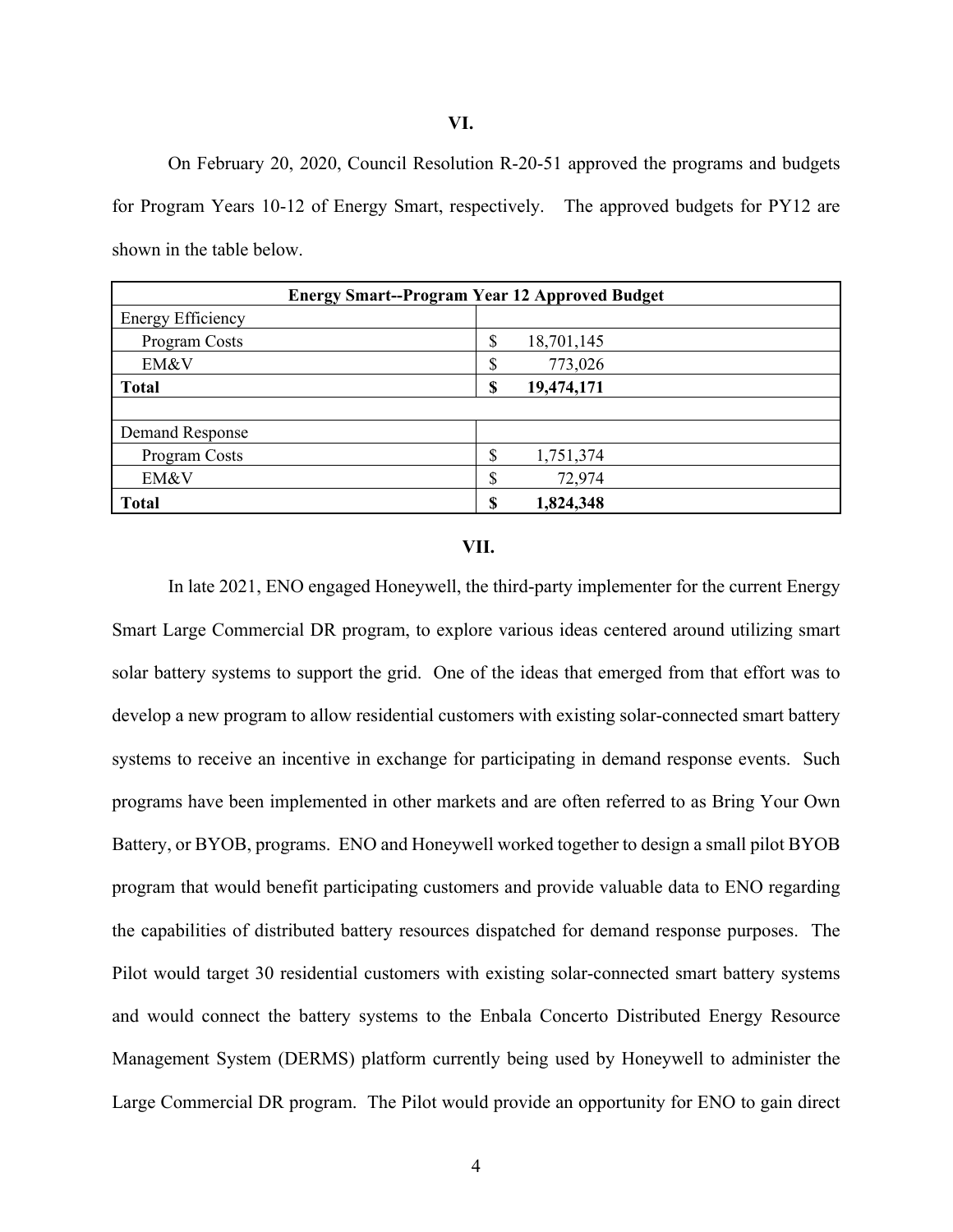experience on the potential grid benefits of distributed battery resources and their relative performance when called upon during a demand response event. The Pilot would provide an opportunity for ENO to gauge customer interest and gather customers' feedback on their willingness to participate in an ENO-sponsored battery DR program. Finally, the Pilot would also enable ENO to assess the willingness and ability of multiple battery manufacturers to facilitate connection of their systems to the Honeywell DERMS and learn about the potential requirements or parameters associated with including customer-sited batteries in utility-sponsored programs.

#### **VIII.**

The proposed PY 12 budget for the Pilot appears in the table below:

| Program Costs                            | \$76,792 |  |
|------------------------------------------|----------|--|
| Evaluation, Measurement and Verification | \$3,072  |  |
| <b>Total Budget</b>                      | \$79,864 |  |

A detailed overview of Honeywell's implementation plan, including a budget breakdown, has been included with this filing as Exhibit 2. The anticipated effect of the Pilot on a typical residential customer's monthly bill is approximately \$0.03 through the Energy Efficiency Cost Recovery (EECR) Rider. Historically, the Energy Smart program has operated below the approved budget for each program year. As such, it is possible that the typical residential customer's bill will be affected by less than the aforementioned amount.

#### **IX.**

Like other DR programs under Energy Smart, the Pilot would cover the summer season which extends from May-September. As such, ENO recommends a start date of May 1, 2022, and an end date of September 30, 2022. The proposed end date would allow for evaluation and assessment prior to potentially offering the Pilot program again in 2023. As with other Energy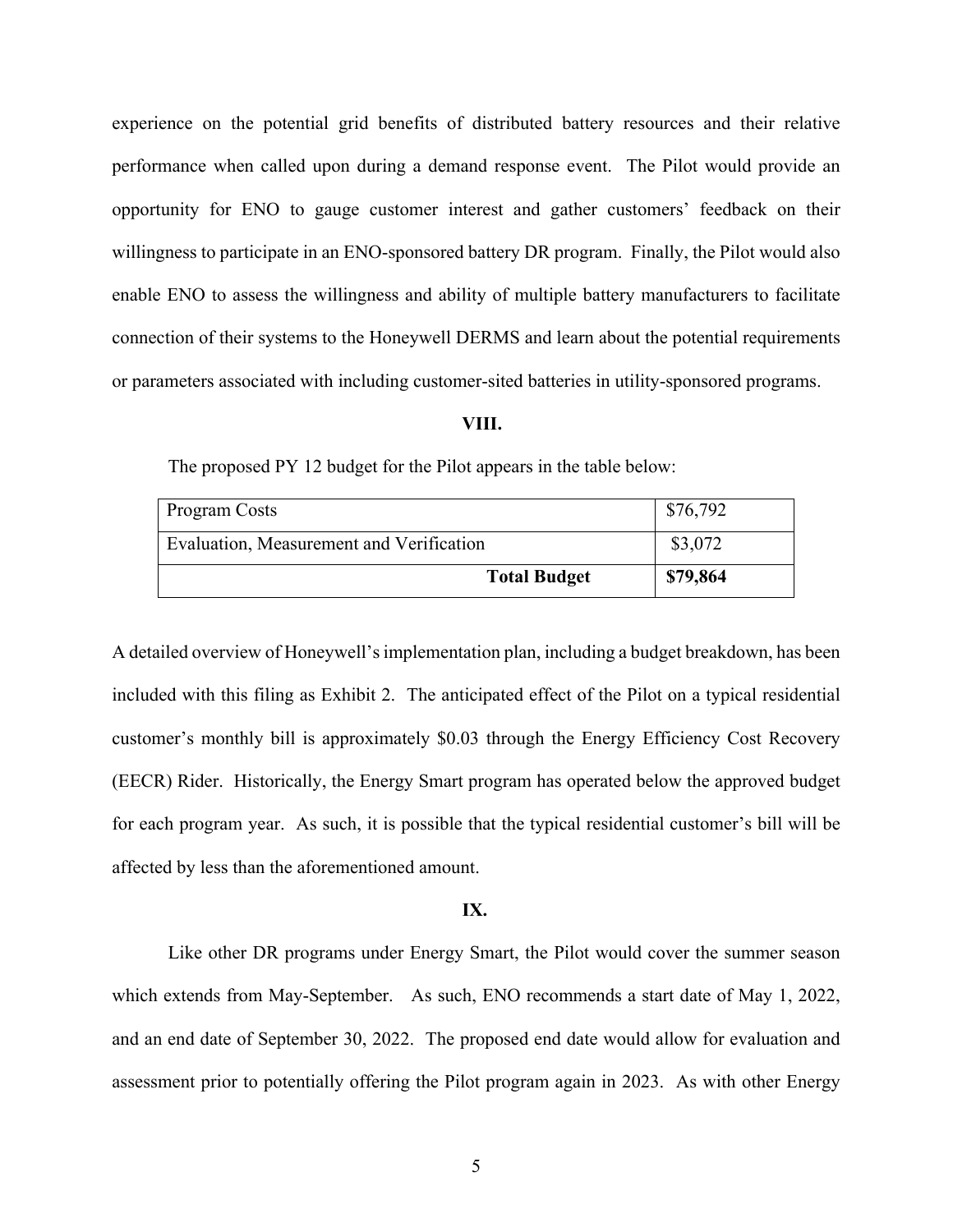Smart programs, the Company plans to provide an update on the Pilot in the semi-annual report for PY12.

#### **X.**

Given that the Pilot is a demand response offering, the Lost Contribution to Fixed Costs, as calculated in Energy Smart filings, is negligible.

#### **XI.**

The Company has attached, as Exhibit 1 to this Application, a discussion of the potential cost-effectiveness of a fully deployed battery storage DR program. The projected Total Resource Cost (TRC) score for the Pilot is 1.05. If the Pilot expands in subsequent years, the TRC score would be expected to increase due to initial program management cost (including marketing and outreach) decreasing as you recruit more customers. There are fixed fees associated with program launch, like M&V, those grow at a slower rate than benefits.

ENO is also submitting Honeywell's Implementation Plan as Exhibit 2.

#### **XII.**

In support of the request set forth herein, the Company submits this application for the approval of the Battery Storage Demand Response Pilot Program for ENO customers for Program Year 12.

**WHEREFORE,** the Company respectfully requests that this Council issue a Resolution:

1. Approving the Company's proposal for the Battery Storage Demand Response Pilot Program;

2. Approving Honeywell as the Pilot implementer;

3. Approving May 1, 2022 – September 30, 2022, as the time period for the Pilot;

4. Approving recovery of the Pilot's cost through Rider EECR;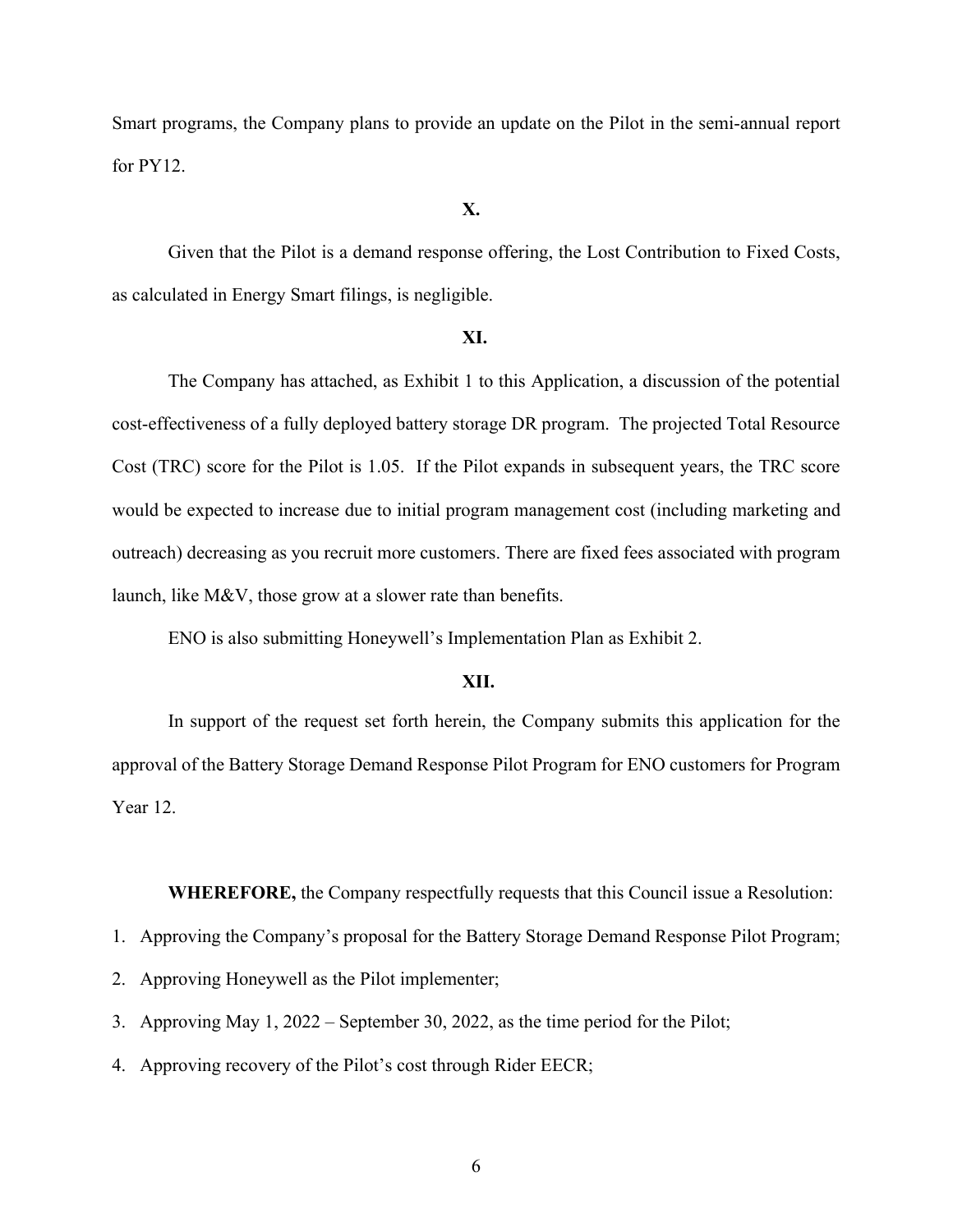5. Granting all other general and equitable relief that the law and the nature of this proceeding may permit.

Respectfully submitted,

By:  $\blacksquare$ Brian L. Guillot, La. Bar #31759 Leslie LaCoste, La. Bar #38307 Entergy Services, LLC 639 Loyola Avenue, Mail Unit L-ENT-26E New Orleans, Louisiana 70113 Telephone: (504) 576-6523 Facsimile: (504) 576-5579 bguill1@entergy.com llacost@entergy.com **ATTORNEYS FOR ENTERGY NEW ORLEANS, LLC**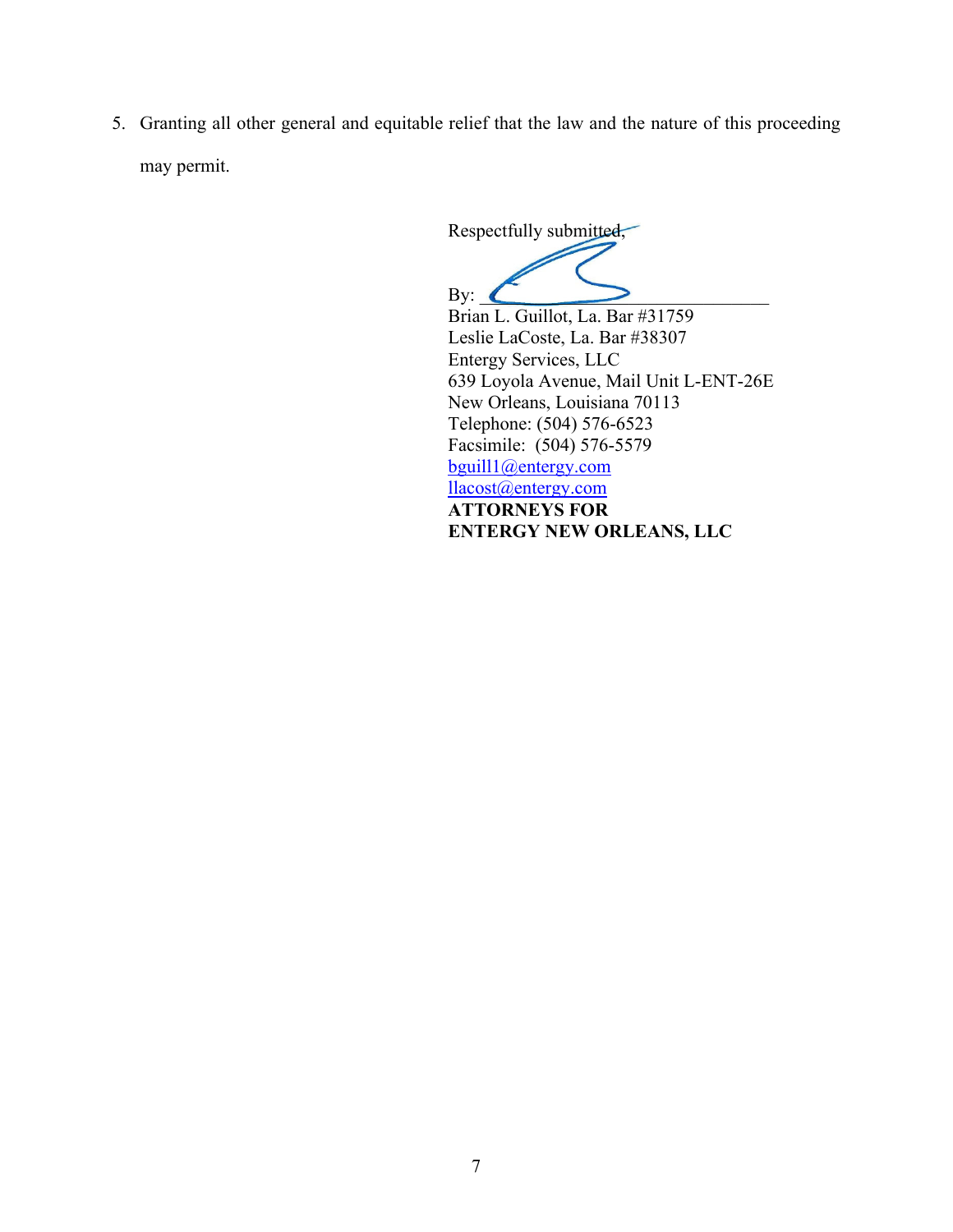### **CERTIFICATE OF SERVICE Docket No. UD-08-02 & UD-17-03**

 I hereby certify that I have served the required number of copies of the foregoing report upon all other known parties of this proceeding, by the following: electronic mail, facsimile, overnight mail, hand delivery, and/or United States Postal Service, postage prepaid.

Lora W. Johnson, CMC, LMMC Clerk of Council Council of the City of New Orleans City Hall, Room 1E09 1300 Perdido Street New Orleans, LA 70112

Andrew Tuozzolo CM Moreno Chief of Staff 1300 Perdido Street, Rm 2W40 New Orleans, LA 70112

Donesia D. Turner City Attorney Office City Hall, Room 5th Floor 1300 Perdido Street New Orleans, LA 70112

Jonathan M. Rhodes Director of Utilities, Mayor's Office City Hall-Room 2E04 1300 Perdido Street New Orleans, LA 70012

Hon. Jeffery S. Gulin 3203 Bridle Ridge Lane Lutherville, GA 21093

Erin Spears, Chief of Staff Bobbie Mason Christopher Roberts Council Utilities Regulatory Office City of New Orleans City Hall, Room 6E07 1300 Perdido Street New Orleans, LA 70112

Paul Harang Interim Council Chief of Staff New Orleans City Council City Hall, Room 1E06 1300 Perdido Street New Orleans, LA 70112

Norman White Department of Finance City Hall, Room 3E06 1300 Perdido Street New Orleans, LA 70112

Keith Lampkin Chief-of-Staff to CM Morrell City Hall – Room 2W50 1300 Perdido Street New Orleans, LA 70112

Clinton A. Vince, Esq. Presley R. Reed, Jr., Esq. Emma F. Hand, Esq. Herminia Gomez Dentons US LLP 1900 K Street, NW Washington, DC 20006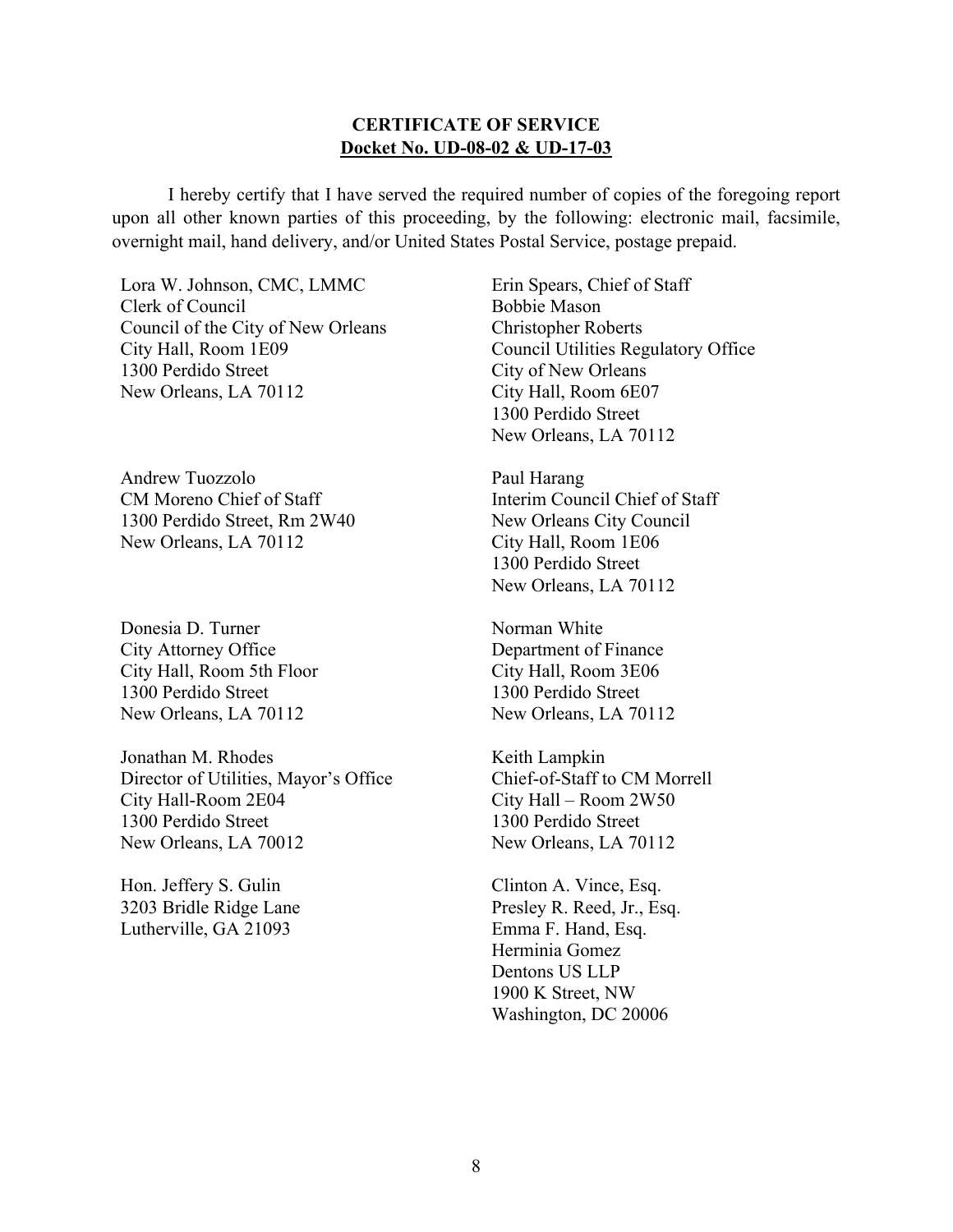Basile J. Uddo, Esq. J.A. "Jay" Beatmann, Jr. c/o Dentons US LLP The Poydras Center 650 Poydras Street, Suite 2850 New Orleans, LA 70130-6132

Victor M. Prep Joseph W. Rogers Cortney Crouch Legend Consulting Group 8055 East Tufts Avenue, Suite 1250 Denver, CO 80237-2835

Brian L. Guillot, Esq. Leslie LaCoste Entergy Services, LLC Mail Unit L-ENT-26E 639 Loyola Avenue New Orleans, LA 70113

Joseph J. Romano, III Tim Rapier Entergy Services, LLC Mail Unit L-ENT-4C 639 Loyola Avenue New Orleans, LA 70113

Andy Kowalczyk 1115 Congress Street New Orleans, LA 70117

Logan Atkinson Burke Sophie Zaken Alliance for Affordable Energy 4505 S. Claiborne Avenue New Orleans, LA 70115

Errol Smith, CPA Bruno and Tervalon 4298 Elysian Fields Avenue New Orleans, LA 70122

Courtney R. Nicholson VP – Regulatory and Public Affairs Entergy New Orleans, LLC Mail Unit L-MAG-505B 1600 Perdido Street New Orleans, LA 70112

Barbara Casey Polly Rosemond Seth Cureington Derek Mills Keith Wood Entergy New Orleans, LLC Mail Unit L-MAG-505B 1600 Perdido Street New Orleans, LA 70112

Renate Heurich 350 Louisiana 1407 Napoleon Avenue, Suite #C New Orleans, LA 70115

Benjamin Quimby 1621 S. Rampart Street New Orleans, LA 70113

Marcel Wisznia Daniel Weiner Wisznia Company Inc. 800 Common Street, Suite 200 New Orleans, LA 70112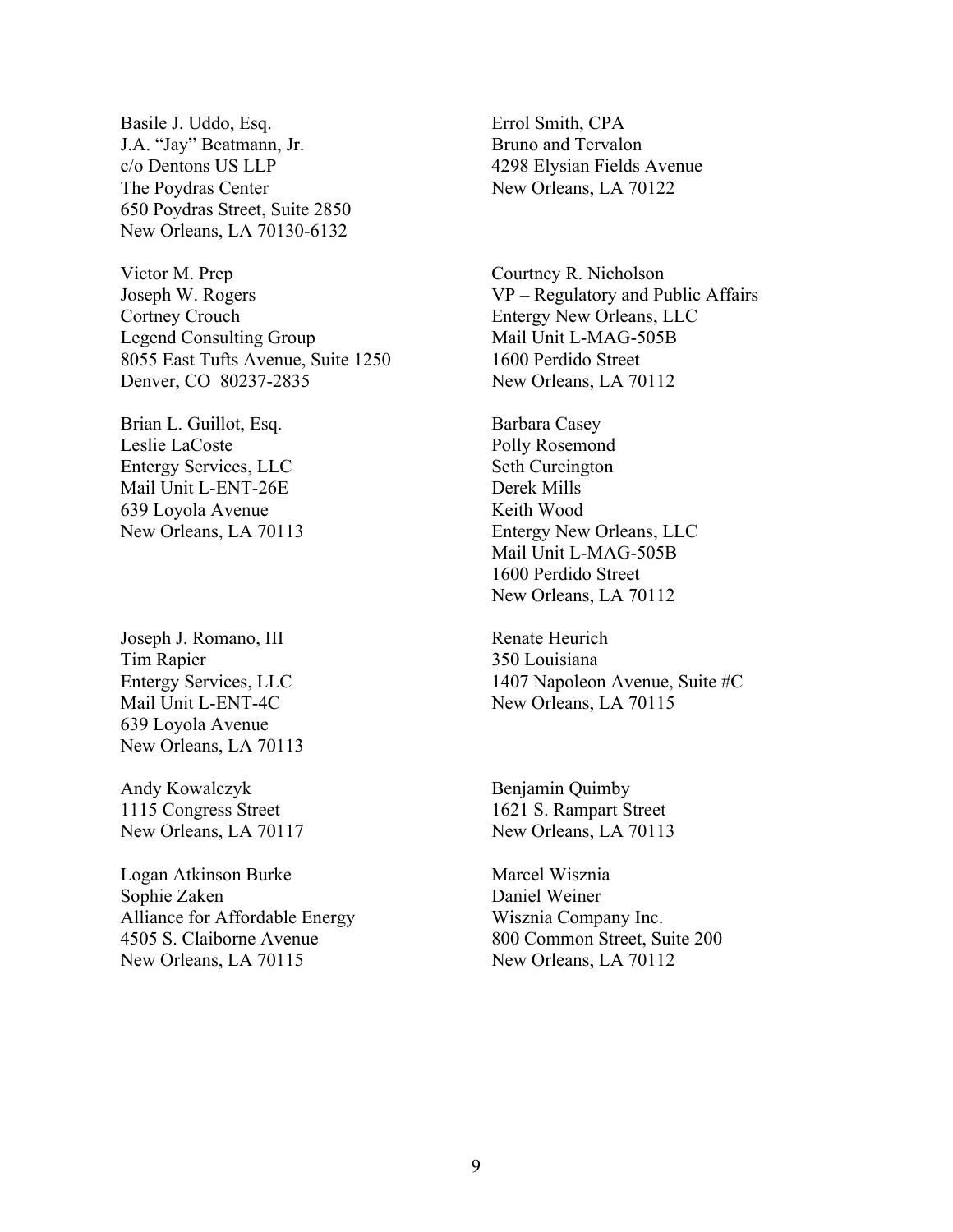Mark Zimmerman Air Products and Chemicals, Inc. 720 I Hamilton Boulevard Allentown, PA 18195

Carrie R. Tournillon Kean Miller LLP 900 Poydras Street, Suite 3600 New Orleans, LA 70112

Myron Katz Building Science Innovators, LLC 302 Walnut Street New Orleans, LA 70118

Amber Beezley Monica Gonzalez Casius Pealer U.S. Green Building Council, LA Chapter P.O. Box 82572 Baton Rouge, LA 70884

Corey G. Dowden Lower Nine House of Music 1025 Charbonnet Street New Orleans, LA 70117

Nathan Lott Brady Skaggs Miriam Belblidia The Water Collaborative of Greater New **Orleans** 4906 Canal Street New Orleans, LA 70119

Katherine W. King Randy Young Kean Miller LLP 400 Convention Street, Suite 700 Baton Rouge, LA 70802

Maurice Brubaker Air Products and Chemicals, Inc. 16690 Swingly Ridge Road, Suite 140 Chesterfield, MO 63017

Luke F. Piontek, Judith Sulzer J. Kenton Parsons Christian J. Rhodes Shelly Ann McGlathery Roedel, Parsons, Koch, Blache, Balhoff & McCollister 8440 Jefferson Highway, Suite 301 Baton Rouge, LA 70809

Andreas Hoffman Green Light New Orleans 8203 Jeannette Street New Orleans, LA 70118

Jason Richards Angela Morton Joel Pominville American Institute of Architects 1000 St. Charles Avenue New Orleans, LA 70130

Monique Harden Deep South Ctr. for Environmental Justice 3157 Gentilly Boulevard, Suite 145 New Orleans, LA 70122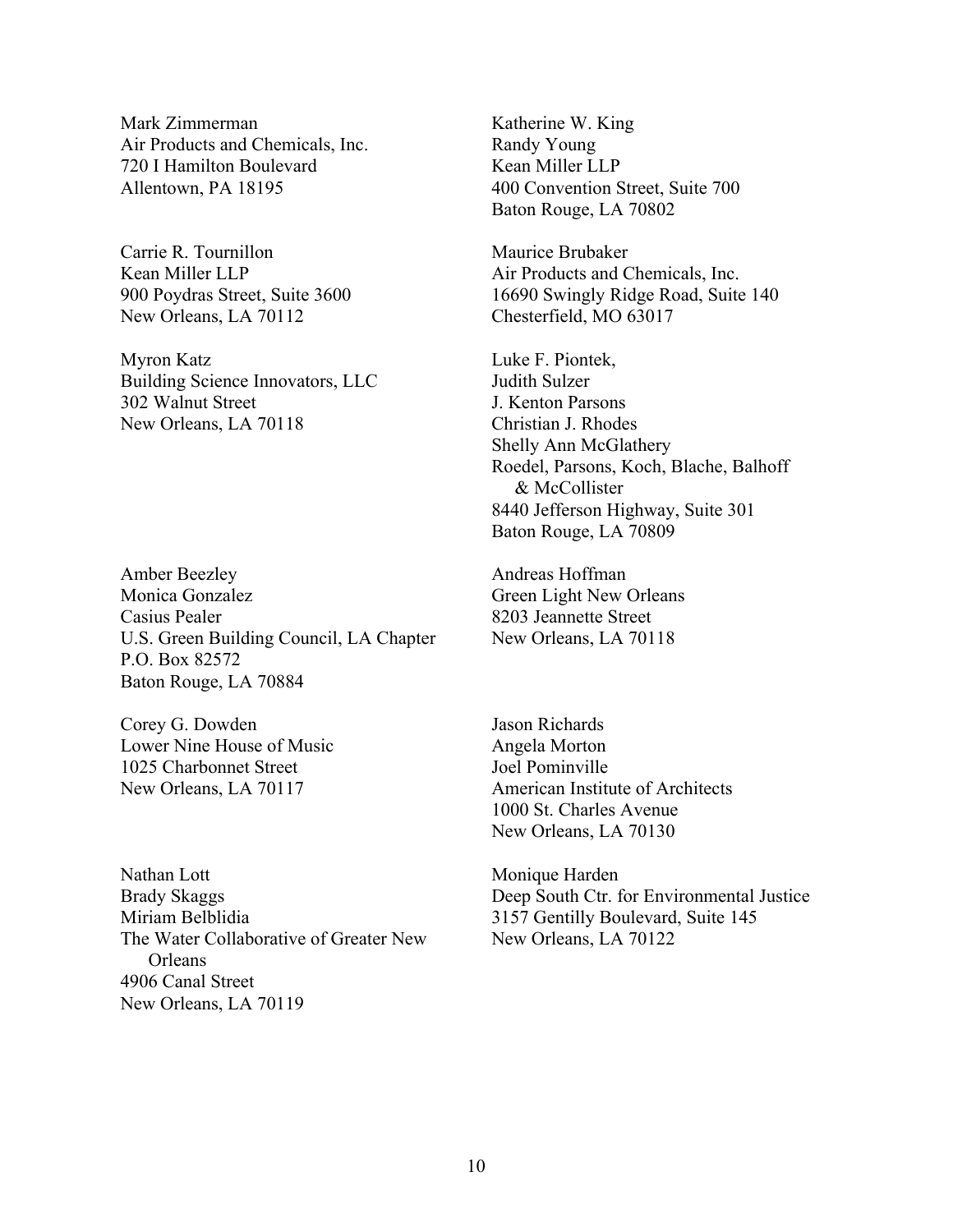Jeffery D. Cantin Gulf States Renewable Energy Industries Assoc. 400 Poydras Street, Suite 900 New Orleans, LA 70130

Andreanecia Morris Trayshawn Webb Greater New Orleans Housing Alliance 4640 S. Carrollton Avenue, Suite 160 New Orleans, LA 70119

Katherine Hamilton Advanced Energy Management Alliance 1200 18th Street NW, Suite 700 Washington DC 20036

Fred M. Mazurski, CEM, CDSM Energy USG Corporation 550 West Adams Street Chicago, IL 60661-3676

Robert L. Suggs, Jr., CEO South Coast Solar, LLC 2605 Ridgelake Drive Metairie, LA 70002

Elizabeth Galante Ben Norwood PosiGen Solar 819 Central Avenue, Suite 201 Jefferson, LA 70121

Cliff McDonald Jeff Loiter Optimal Energy 10600 Route 116, Suite 3 Hinesburg, VT 05461

Rick Boyd The Folger Coffee Company 14601 Old Gentilly Road New Orleans, LA 70129

Joshua Smith Staff Attorney Sierra Club Environmental Law Program 2101 Webster Street, Suite 1300 Oakland, CA 94612

James E. Thompson III Sewerage and Water Board 625 St. Joseph Street, Room 201 New Orleans, LA 70165

New Orleans, Louisiana, this 9th day of March, 2022.

 $\overline{\phantom{a}}$ 

Brian L. Guillot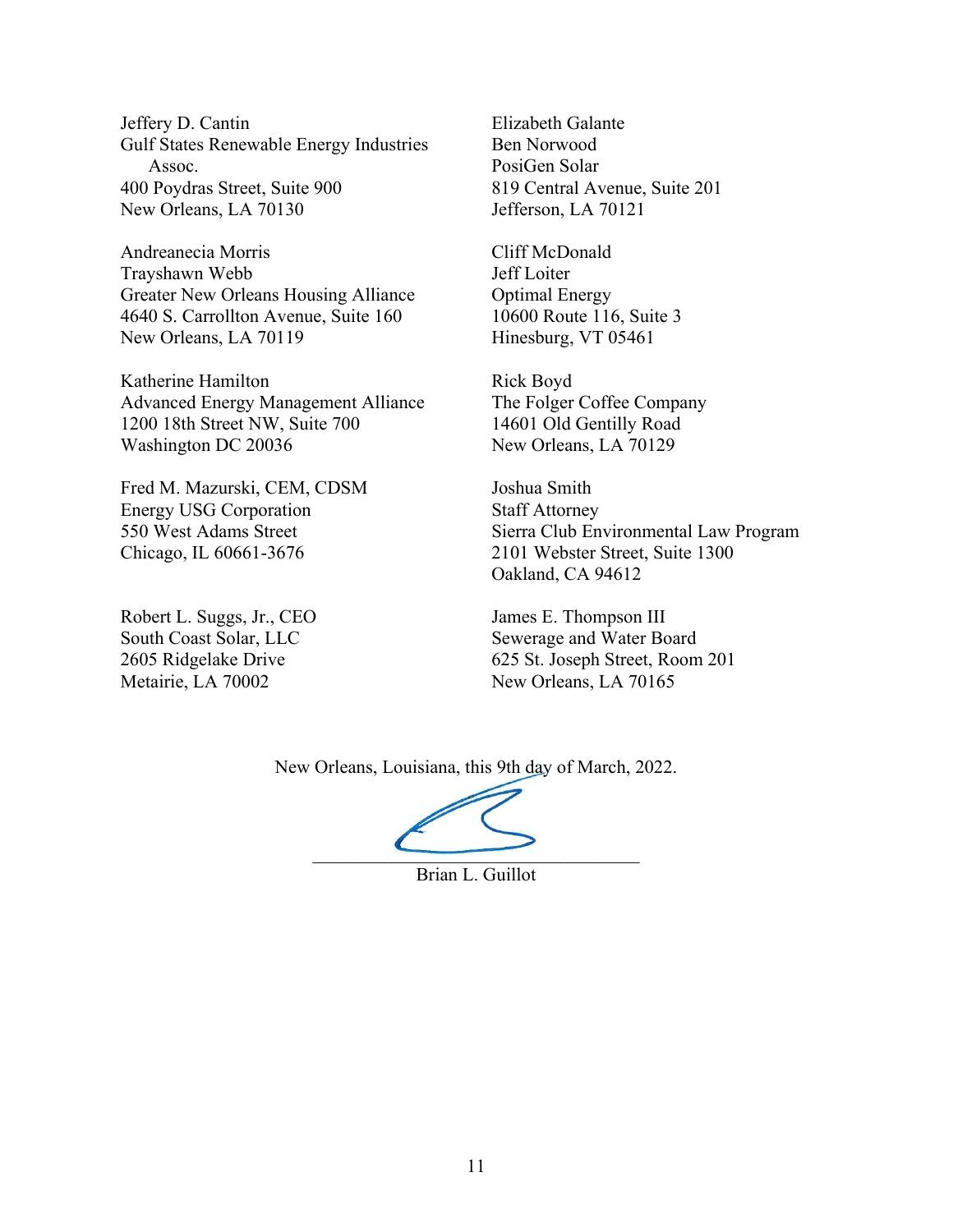### **1. Cost‐Effectiveness of the Battery Storage Pilot**

The procedures for cost-effectiveness testing of Energy Smart programs are well-established and use the Total Resource Cost (TRC) test from the California Standard Practice Manual (SPM). When extrapolating the cost-effectiveness of the Pilot to a future, more widespread implementation, the following additional parameters need to be accounted for:

- a. **Drop‐off of fixed costs.** The initial development of the Battery Storage Pilot will entail higher fixed costs for the recruitment of the initial Pilot cohort. The Pilot period will assist in development of program infrastructure that will be usable for future full‐scale program implementation.
- b. **Annual recruitment level at full‐scale program implementation.** With thistarget in mind, extrapolation of pilot findings to full program implementation will account for increased benefits and economies of scale when expanding the program. For illustrative purposes, we assume full‐scale recruitment of an additional 100 customers annually.

With these parameters in mind, cost-effectiveness testing of full-scale implementation of a Battery Storage program will be calculated as follows:

- a. **TRC of the Pilot in Year 1.** This calculation places the full upfront costs of recruitment in Year 1, as demonstrated in the TRC and UCT values provided herein. These scores assume a 10-year Effective Useful Life.<sup>1</sup>
- b. **TRC of the pilot in a subsequent program year, if kept at pilot scale.** This calculation accounts for the drop‐off in fixed program costs associated with initial program development and assumes that the program recruits the same number of customers annually. This would assume a new group of 100 customers recruited annually, credited each year with a 10‐year measure life.
- c. **TRC of expanded program implementation.** This calculation provides the cost‐ effectiveness of administering the program at an expanded scale. The energy and demand savings from pilot participants will be extrapolated to future participants in terms of percent of annual usage saved. The annual percent savings from pilot participants will be multiplied by ENO's annual average residential energy use, and then multiplied by the target number of customers to be recruited.

Item (c) detailed above will provide a more accurate representation of cost-effectiveness findings after expansion to full-scale implementation. With this in mind, full-program cost-effectiveness would be estimated using:

- a. Marginal upfront costs associated with recruitment of an additional 100 residential accounts to scale the program from Pilot to full‐program scale in Year 2;
- b. Estimates of program cost reduction once the effort to establish program infrastructure is complete; and

<sup>&</sup>lt;sup>1</sup> Literature review from battery manufacturers states "5-15 years" – assuming midpoint value for this analysis.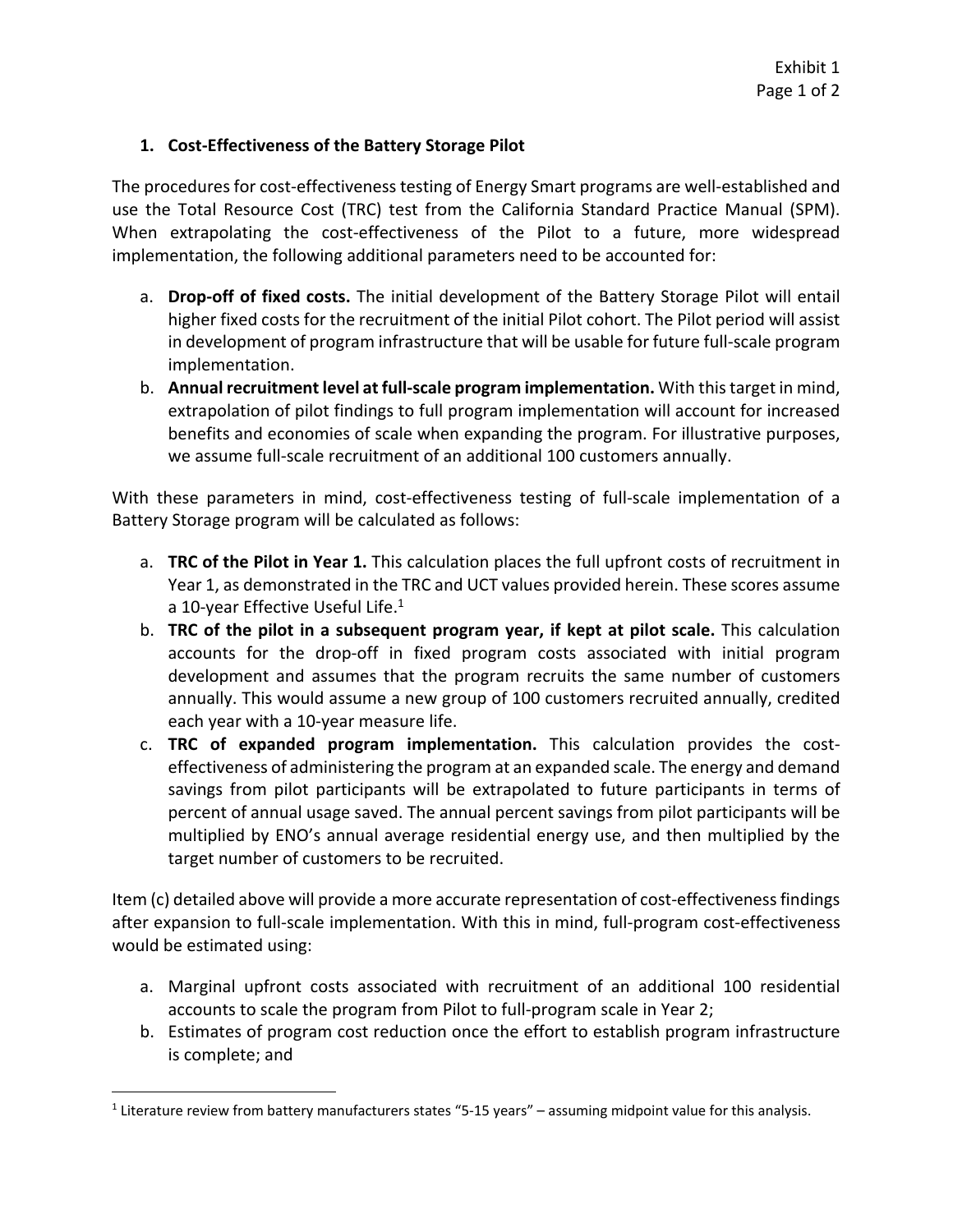c. Extrapolation of Year‐1 pilot findings for per‐customer kWh and kW reductions (denominated by percent of annual use and percent of peak use) to a program comprised an additional 100 accounts per year.

The extrapolated values will reflect the life cycle cost-effectiveness of administering a full-scale Battery Storage program over a program cycle.

## **2. EM&V Methods**

Savings from the Battery Storage Pilot will be evaluated using the following data sources:

- a. **ENO billing data.** The primary data analysis will be based on billed use recorded by ENO. Impact analysis of DR events called in the Pilot will be conducted with ENO's AMI data.
- b. **Usage data stored by the battery/PV system.** Most solar PV/battery systems will provide reporting detailing PV production, use, battery storage, and battery discharge rates. This will supplement whole-house AMI data analysis. This is necessary if events are run during summer daytime hours, as there is the possibility of a home having its load fully satisfied by the PV system and the DR value is derived from the discharging of the battery back to the grid.

## **3. EM&V Results**

The following considerations need to be taken in addressing the EM&V results:

- a. **Summer peak events.** Events are likely to occur during hours where the solar PV system is still producing (late afternoon) or possibly at full production (early afternoon). It is possible that a participant will have their home's load fully satisfied by PV production during an event. In these instances, the value is derived from inducing battery discharge (with load provided to ENO either directly by the battery, or indirectly via solar PV, with the home load satisfied by the battery) and the impact will need to account for net‐ metering purchases as well as customer incentives.
- b. **Winter peak events.** Winter peak events are likely to occur after solar PV production has ceased (or has declined sufficiently to be immaterial to the analysis).
- c. **Analyzing results by control algorithm.** The evaluation will consider what type of control algorithm is being applied, accounting for:
	- I. Reserve margin will the program tailor battery reserve margin (lowest % charge the battery can be brought to without compromising the life of the battery) based on individual manufacturers' recommendations or will one consistent margin be selected (common margins range from 20%‐25%)?
	- II. Discharge algorithm will the DR algorithm endeavor to drain the battery equally over the length of the event? Will the algorithm run the battery at 100% discharge until brought to reserve margin? Does this selection vary by event length?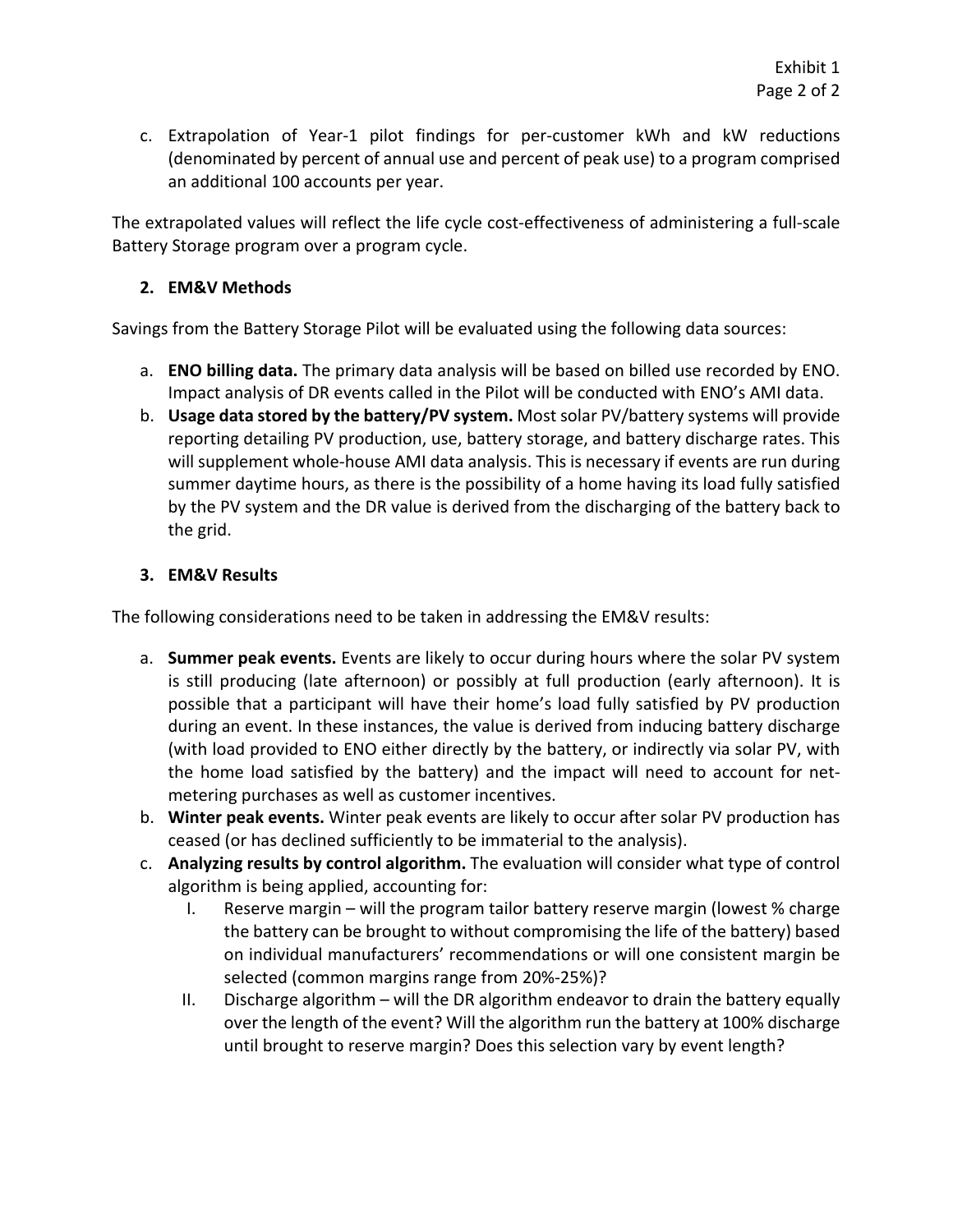

# **Honeywell**

## **Residential Battery Storage Pilot**

Proposal To: **Entergy New Orleans** February 2, 2022

Submitted By: **I Honeywell Smart Energy** 208 S Rogers Lane Raleigh, NC 27610‐2144

Contact: **Maurice Kaiser** 862.221.7308 Maurice.Kaiser@Honeywell.com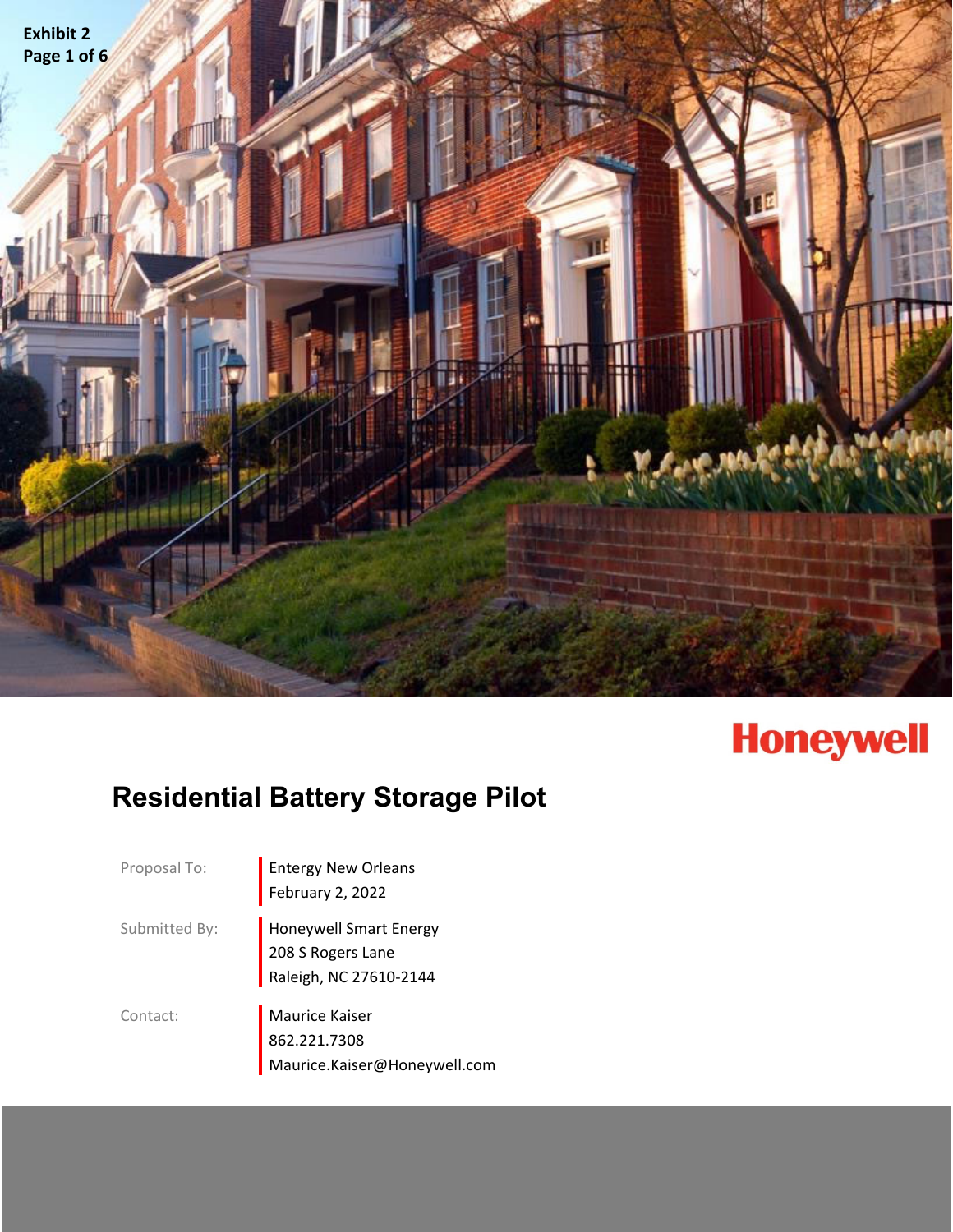## **Honeywell**

## PILOT SUMMARY

The Residential Battery Storage Pilot discussed in this pilot plan will have a one season term beginning on May 1, 2022 and continuing through December 31, 2022. The objective of the program is to secure 135 kW in peak demand reduction through the participation of an estimated 30 residential battery storage units in the battery storage demand response program. The target audience will be residential customers that have already purchased, or plan to purchase, a residential battery storage solution as part of their home solar photovoltaic (PV) system. Similar to a bring your own battery approach. The incentives being proposed are designed to encourage participation in the battery storage demand response program.

There are two main objectives of the pilot. The first objective is to understand how much demand reduction can be realized during peak time periods. The second is to determine acceptance of the programs utilization of customers' batteries for a demand response program.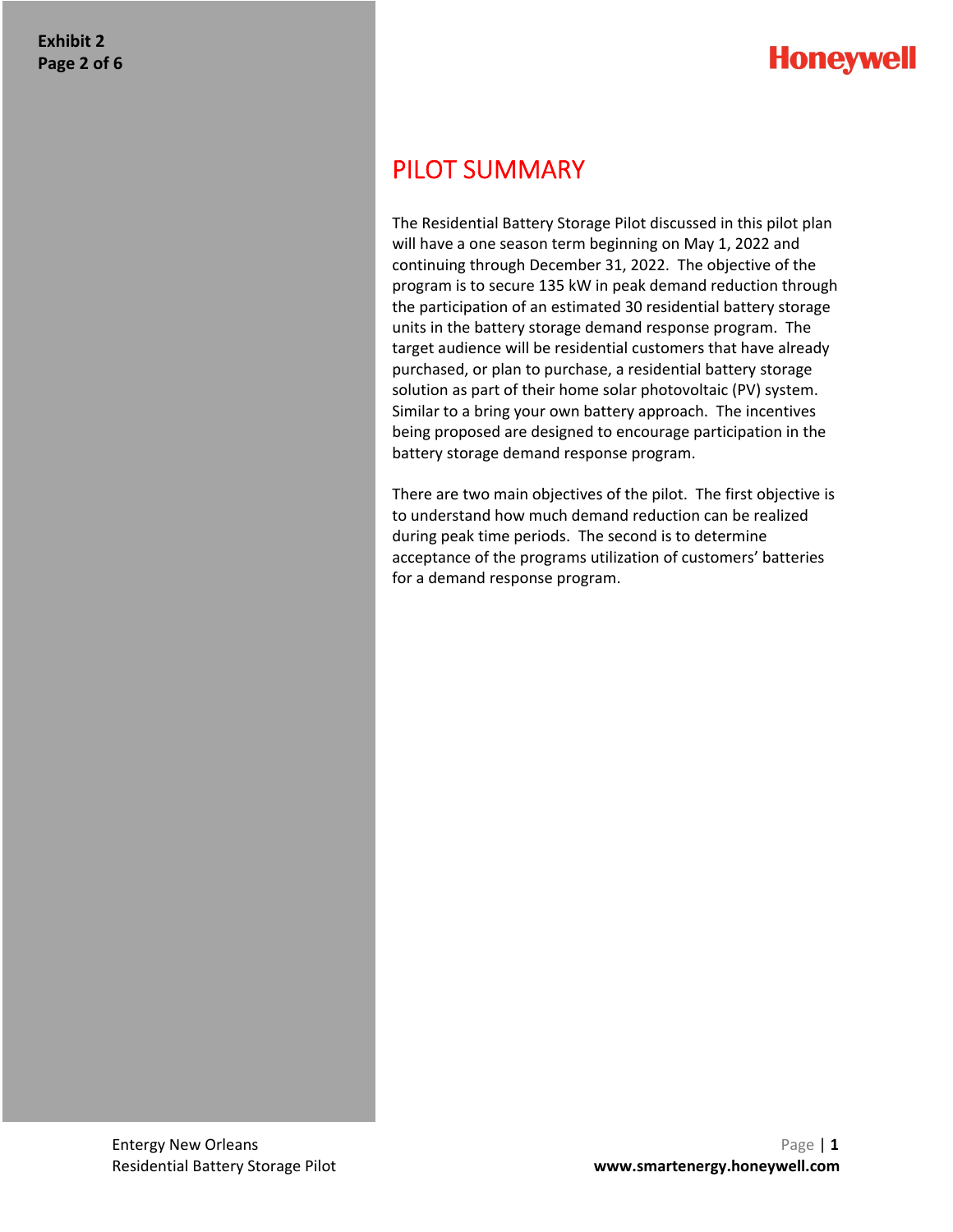## **Honeywell**



## IMPLEMENTATION PROCESS

This document summarizes the implementation plan and proposed budget for the Residential Battery Storage Pilot. It includes customer acquisition, marketing, trade ally recruitment/training, enrollment, software, evaluation, measurement & verification ("EM&V"), and data collection/management.

## **CUSTOMER ACQUISITION**

Honeywell will market directly to customers as well as work with solar installation and battery manufacturers to quickly acquire 30 pilot participants. Honeywell will provide an educational website as well as an enrollment portal to confirm eligibility and enroll customers' batteries into program.

- Direct to customer marketing Honeywell will create two emails that provide education on the program and a call to action to enroll. Entergy will deploy these emails to their Net Energy Metered (NEM) customers.
- Trade Ally Honeywell will identify and work with solar installation vendors as well as battery manufacturers to educate them on the program. Honeywell will then enlist their help in identifying customers that may want to participate. Trade allies will be eligible for a referral incentive in the event that a customer enrolls. Honeywell will provide a customer facing brochure that can be used to promote the program as an educational leave behind. Honeywell will also provide a training webinar as needed.

## **ENROLLMENT & INCENTIVES**

Customers who have expressed interest in the pilot will have the ability to enroll in the program either through the provided enrollment portal or through program staff. Customers will be guided to an Entergy branded residential battery storage website. There they will be provided with education about the pilot, have access to a frequently asked questions section and an enrollment portal. Customers will be able to contact the program team either through email or through a program phone number. The enrollment portal will determine eligibility and complete the enrollment process. Customers will answer a series of logic driven questions and pull‐down menus that capture key data points from the customer and the customers battery. Customers will also have option to contact program staff to aid in the process or determine next steps if a customer does not have a battery that is listed as an available integration.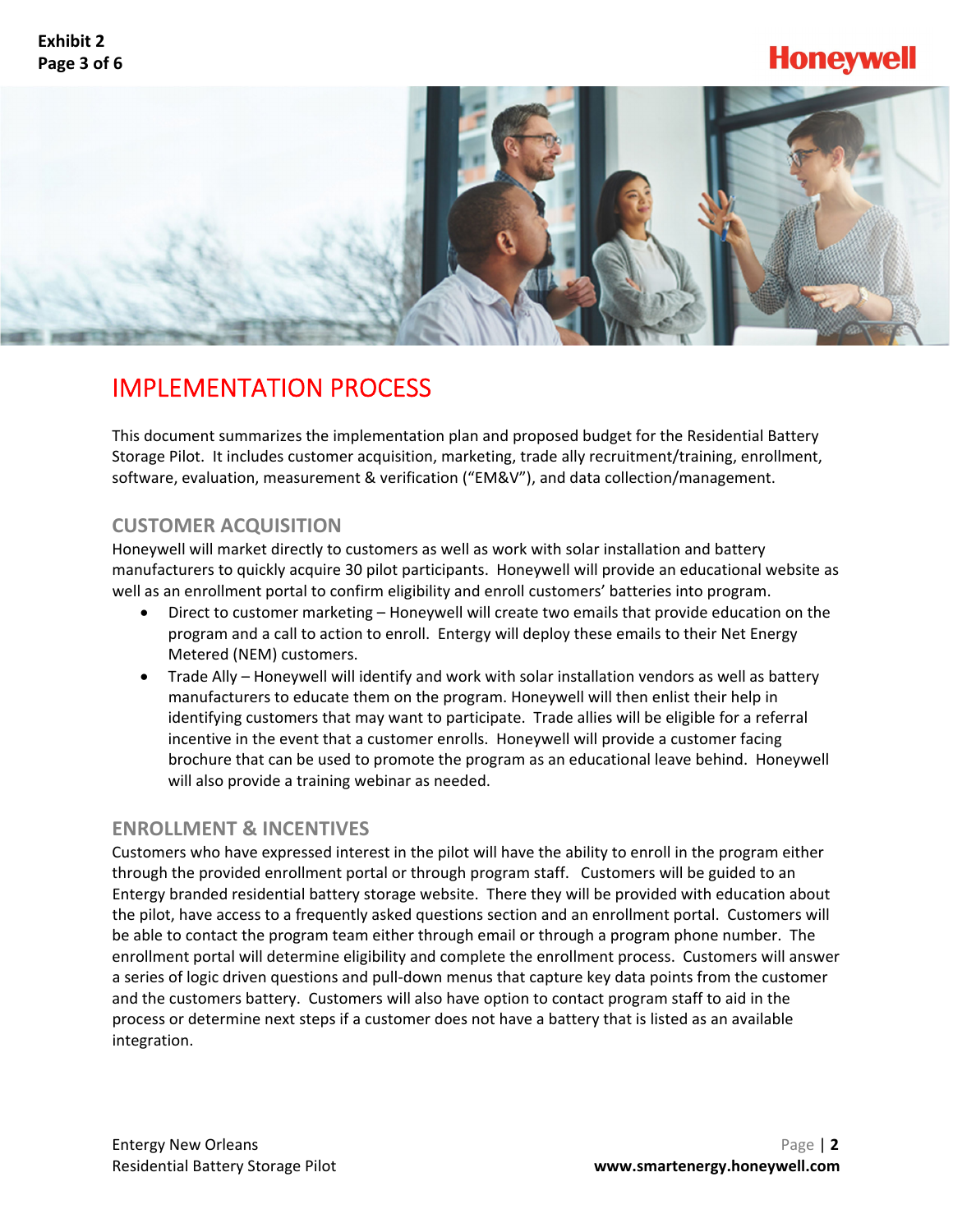

The pilot program will provide an incentive of \$300 upon successfully enrolling in the pilot and a participation incentive of \$250 in December. Incentive levels may be adjusted depending on the market reaction, but the overall proposed budget will not be exceeded.

Referral Incentives – a referral incentive of \$100/referral is also available to customers and trade allies. Referral incentives will be paid out after a referred customer participates in an event.

### **AVAILABLE INTEGRATIONS**

The following residential battery manufacturers are currently integrated into the Concerto system:

- PWRcell
- SolarEdge
- Tesla Powerwall

For customers that want to participate, but have a battery that is not currently integrated into the system we can offer a software developer kit (SDK) from which they can integrate with Concerto APIs. Given the short timeline and small pilot participant level it is not expected that we will have any participants utilizing this particular pathway, although it would allow for future program growth. Battery manufacturer permission is required to integrate customer‐owned devices into the Concerto platform. Honeywell cannot guarantee all manufacturers will make customer‐sited batteries available to participate in this Pilot.

### **DR DISPATCH, CONTROL & OPTIMIZATION SOFTWARE**

Honeywell will be utilizing an advanced software platform for dispatch, control, and optimization of all DR resources enrolled in the Program. This software platform, Concerto®, will be provided by Honeywell's partner Enbala Power Networks. Honeywell is currently using this system with the Large C&I program. The residential battery storage pilot plans to run no more than 15‐20 events with a duration between 2‐3 hours per event. Residential battery storage customers will be able to opt out of any individual event.

Key features of the Concerto software platform:

Dispatch of DR resources

- Day‐Ahead forward scheduling and fast 10‐minute dispatch
- Events can call for assets to be ramped in/out slowly, curtailed immediately for emergencies, or anything in‐between
- Constraint based dispatch to ensure customer set limits are never exceeded, thereby reducing participant fatigue.
- Flexible methods and technology to connect and dispatch to customer BESS that are fully automated.
- Customer ability to opt out of future or current events regardless of how they are connected/dispatched to/from Concerto
- Unlimited ways to group customers/assets that allows ENO to call only the assets where they're needed, when they're needed
- Two-way feedback loop to monitor and control assets
- Allows for real-time measurement & verification of customer/asset performance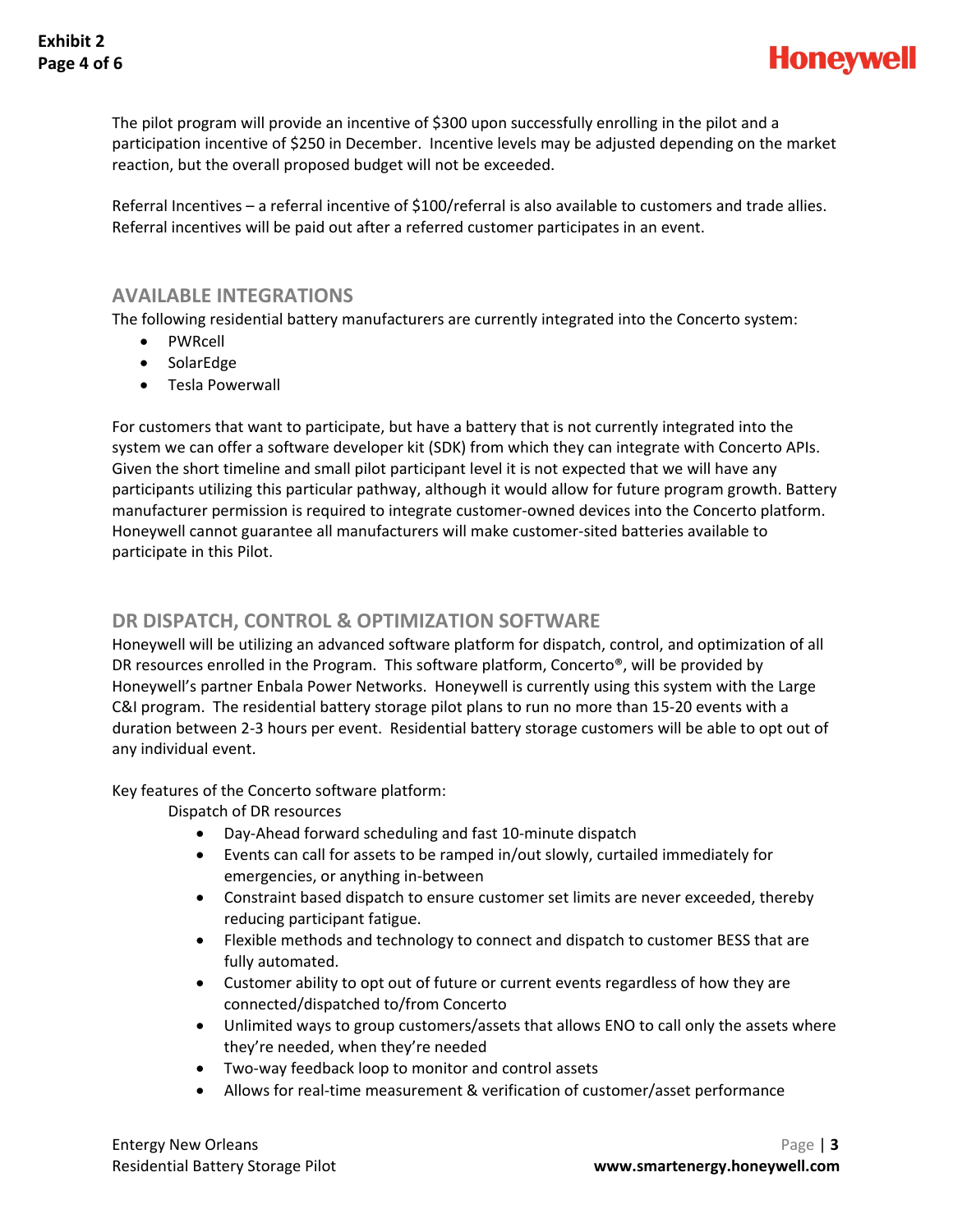

- Provides the ability for the platform to constantly re-optimize how much demand is curtailed by each customer as real‐time results reveal over or under‐performance
- Backend, next day EM&V utilizing ENO AMI data for customers that do not have two‐ way communication.
- Concerto User interface is available to ENO to view real‐time status of assets enrolled in Program



## **EVALUATION, MEASUREMENT & VERIFICATION (EM&V)**

Honeywell will utilize the existing SFTP integration already set up with Entergy to conduct EM&V where real-time data is not available from customer / manufacturer. Once AMI data file is uploaded by Entergy, Concerto will utilize data to calculate performance and associated incentive payments.

Concerto utilizes an industry standardized approach to baseline customer energy demand and resulting event performance. Performance will be calculated after each event and communicated to ENO and customer with in 24hours after data is uploaded to SFTP. Payments will be sent to customer following completion of each DR season in October / November time frame.

In addition, Energy Smart's third party evaluator, ADM Associates will perform a full evaluation of the pilot program. Results of the evaluation will be included in the Energy smart Annual Report for Program Year 12.

## **DATA MANAGEMENT & REPORTING**

Honeywell will work with ENO to develop a set of data fields that are captured and reported on after each energy savings event should they differ from the existing Large C&I ADR Program.

### **BUDGET & COST PER KW**

The pilot budget is below and expected cost per kW are below. This includes mobilization, program design, Concerto, outreach/enrollment, trade ally recruitment/training, running events and event performance reporting. In the first year of any pilot there is a higher upfront cost. Increased costs in this pilot's first year are due to creation of marketing materials, creating the enrolment portal and website.